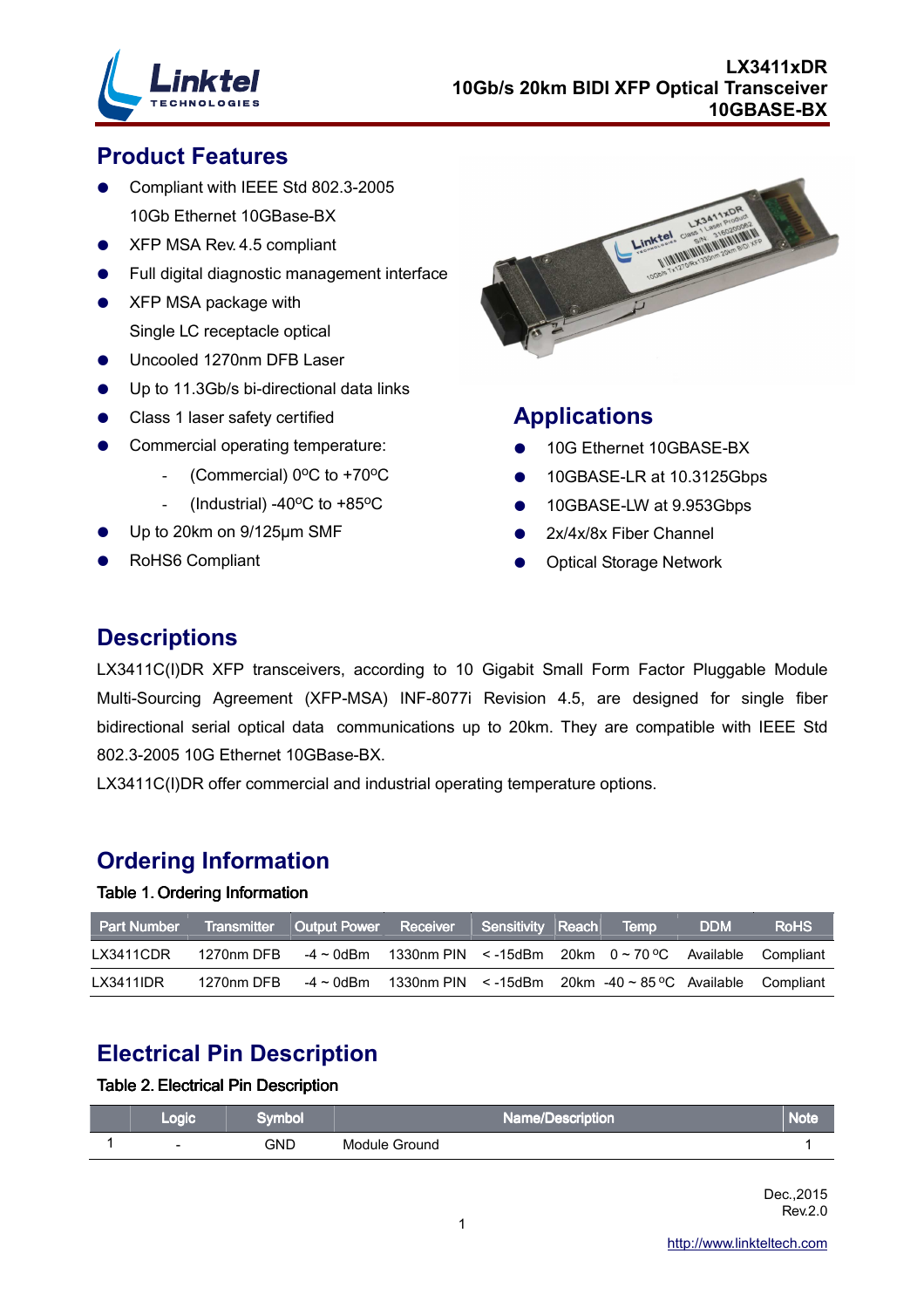

### **LX3411xDR 10Gb/s 20km BIDI XFP Optical Transceiver 10GBASE-BX**

| 2              |                | V <sub>EE5</sub> | Optional -5.2V Power Supply - Not Required                                                                                                                                                                                                                                                                 |                |
|----------------|----------------|------------------|------------------------------------------------------------------------------------------------------------------------------------------------------------------------------------------------------------------------------------------------------------------------------------------------------------|----------------|
| 3              | LVTTL-I        | Mod_DeSel        | Module De-select; When held low allows module to respond to 2-wire<br>serial interface                                                                                                                                                                                                                     |                |
| 4              | LVTTL-O        | Interrupt        | Interrupt; Indicates presence of an important condition which can be<br>read over the 2-wire serial interface                                                                                                                                                                                              | $\overline{2}$ |
| 5              | LVTTL-I        | TX_DIS           | Transmitter Disable; Turns off transmitter laser output                                                                                                                                                                                                                                                    |                |
| 6              |                | V <sub>CC5</sub> | +5V Power Supply- Not Required                                                                                                                                                                                                                                                                             |                |
| $\overline{7}$ |                | <b>GND</b>       | Module Ground                                                                                                                                                                                                                                                                                              | 1              |
| 8              | $\blacksquare$ | V <sub>CC3</sub> | +3.3V Power Supply                                                                                                                                                                                                                                                                                         |                |
| 9              |                | V <sub>CC3</sub> | +3.3V Power Supply                                                                                                                                                                                                                                                                                         |                |
| 10             | LVTTL-I/O      | <b>SCL</b>       | 2-Wire Serial Interface Clock                                                                                                                                                                                                                                                                              | $\overline{2}$ |
| 11             | LVTTL-I/O      | <b>SDA</b>       | 2-Wire Serial Interface Data Line                                                                                                                                                                                                                                                                          | $\overline{2}$ |
| 12             | LVTTL-O        | Mod_Abs          | Indicates Module is not present. Grounded in the Module                                                                                                                                                                                                                                                    | 2              |
| 13             | LVTTL-O        | Mod_NR           | Module Not Ready; Indicating Module Operational Fault                                                                                                                                                                                                                                                      | $\overline{c}$ |
| 14             | LVTTL-O        | RX_LOS           | Receiver Loss Of Signal Indicator                                                                                                                                                                                                                                                                          | $\overline{2}$ |
| 15             |                | <b>GND</b>       | Module Ground                                                                                                                                                                                                                                                                                              | 1              |
| 16             | $\overline{a}$ | <b>GND</b>       | Module Ground                                                                                                                                                                                                                                                                                              | 1              |
| 17             | CML-O          | RD-              | Receiver Inverted Data Output                                                                                                                                                                                                                                                                              |                |
| 18             | CML-O          | $RD+$            | Receiver Non-Inverted Data Output                                                                                                                                                                                                                                                                          |                |
| 19             |                | <b>GND</b>       | Module Ground                                                                                                                                                                                                                                                                                              | 1              |
| 20             |                | V <sub>CC2</sub> | +1.8V Power Supply - Not Required                                                                                                                                                                                                                                                                          |                |
| 21             | LVTTL-I        | P_Down/RST       | Power down; When high, requires the module to limit power<br>consumption to 1.5W or below. 2-Wire serial interface must be<br>functional in the low power mode.<br>Reset; The falling edge initiates a complete reset of the module<br>including the 2-wire serial interface, equivalent to a power cycle. |                |
| 22             |                | V <sub>CC2</sub> | +1.8V Power Supply - Not Required                                                                                                                                                                                                                                                                          |                |
| 23             |                | <b>GND</b>       | Module Ground                                                                                                                                                                                                                                                                                              | 1              |
| 24             | PECL-I         | RefCLK+          | Reference Clock Non-Inverted Input, AC coupled on the host board -<br><b>Not Required</b>                                                                                                                                                                                                                  | $\mathsf 3$    |
| 25             | PECL-I         | RefCLK-          | Reference Clock Inverted Input, AC coupled on the host board - Not<br><b>Required</b>                                                                                                                                                                                                                      | $\mathsf 3$    |
| 26             |                | GND              | Module Ground                                                                                                                                                                                                                                                                                              | 1              |
| 27             | $\overline{a}$ | <b>GND</b>       | Module Ground                                                                                                                                                                                                                                                                                              | 1              |
| 28             | CML-I          | TD-              | Transmitter Inverted Data Input                                                                                                                                                                                                                                                                            | -              |
| 29             | CML-I          | TD+              | Transmitter Non-Inverted Data Input                                                                                                                                                                                                                                                                        |                |
| 30             |                | <b>GND</b>       | Module Ground                                                                                                                                                                                                                                                                                              | 1              |

Notes:

1. Module ground pins GND are isolated from the module case.

2. Shall be pulled up with 4.7KΩ to 10KΩ to a voltage between 3.15V and 3.45V on the host board.

3. Reference Clock is not required. If present, it will be ignored.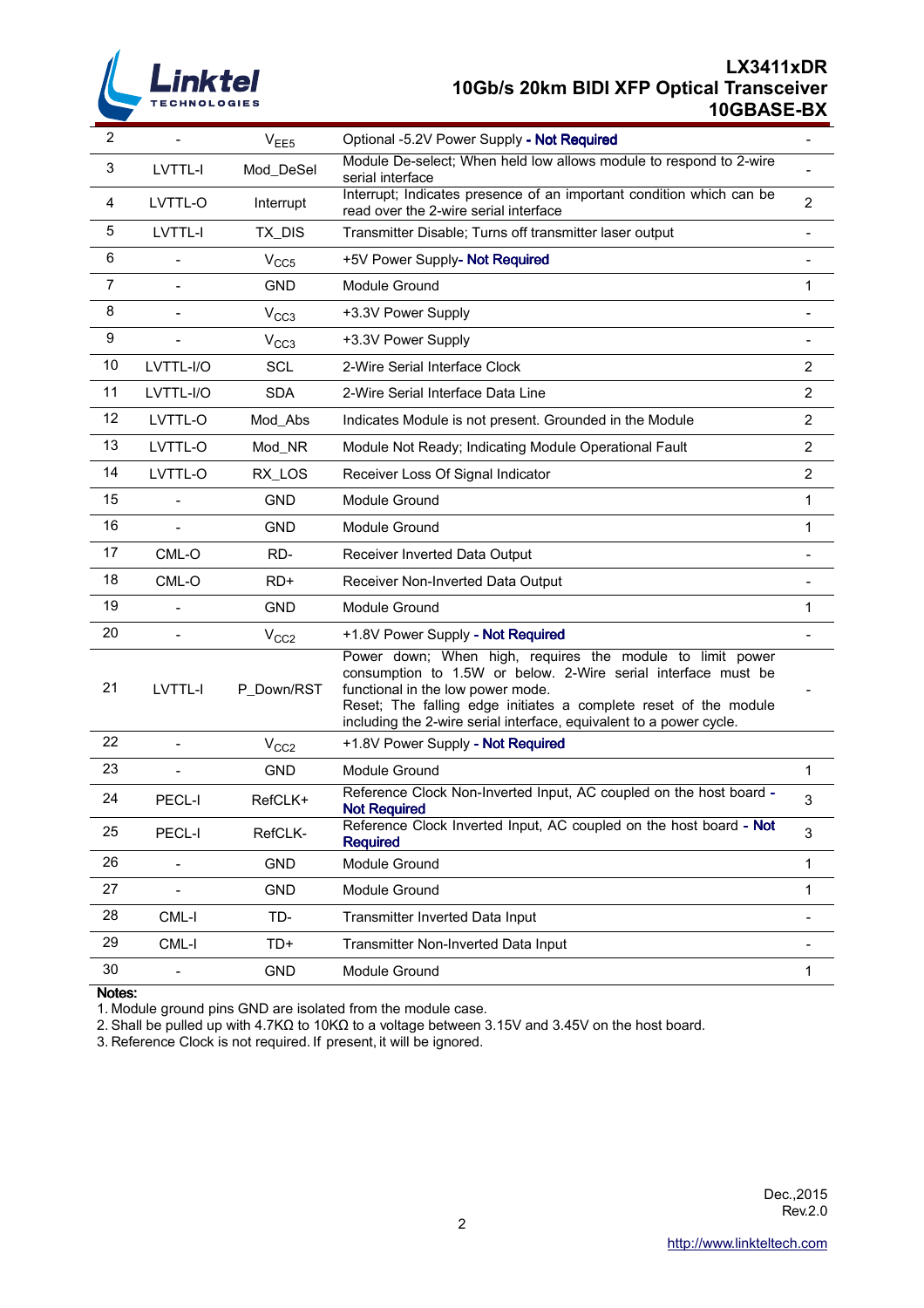



Figure 1. Host PCB XFP Pinout Top View

## **Absolute Maximum Ratings**

Stresses in excess of the absolute maximum ratings can cause permanent damage to the device. These are absolute stress ratings only. Functional operation of the device is not implied at these or any other conditions in excess of those given in the operational sections of the data sheet. Exposure to absolute maximum ratings for extended periods can adversely affect device reliability.

| Parameter                | <b>Symbol</b> | <b>Minimum</b> | <b>Maximum</b> | Unit |
|--------------------------|---------------|----------------|----------------|------|
| Storage Temperature      | ' S           | -40            | 85             | ٥C   |
| <b>Relative Humidity</b> | RH            |                | 95             | %    |
| Supply Voltage           | $\rm V_{CC3}$ | $-0.5$         | 4.0            |      |

### Table 3. Absolute Maximum Ratings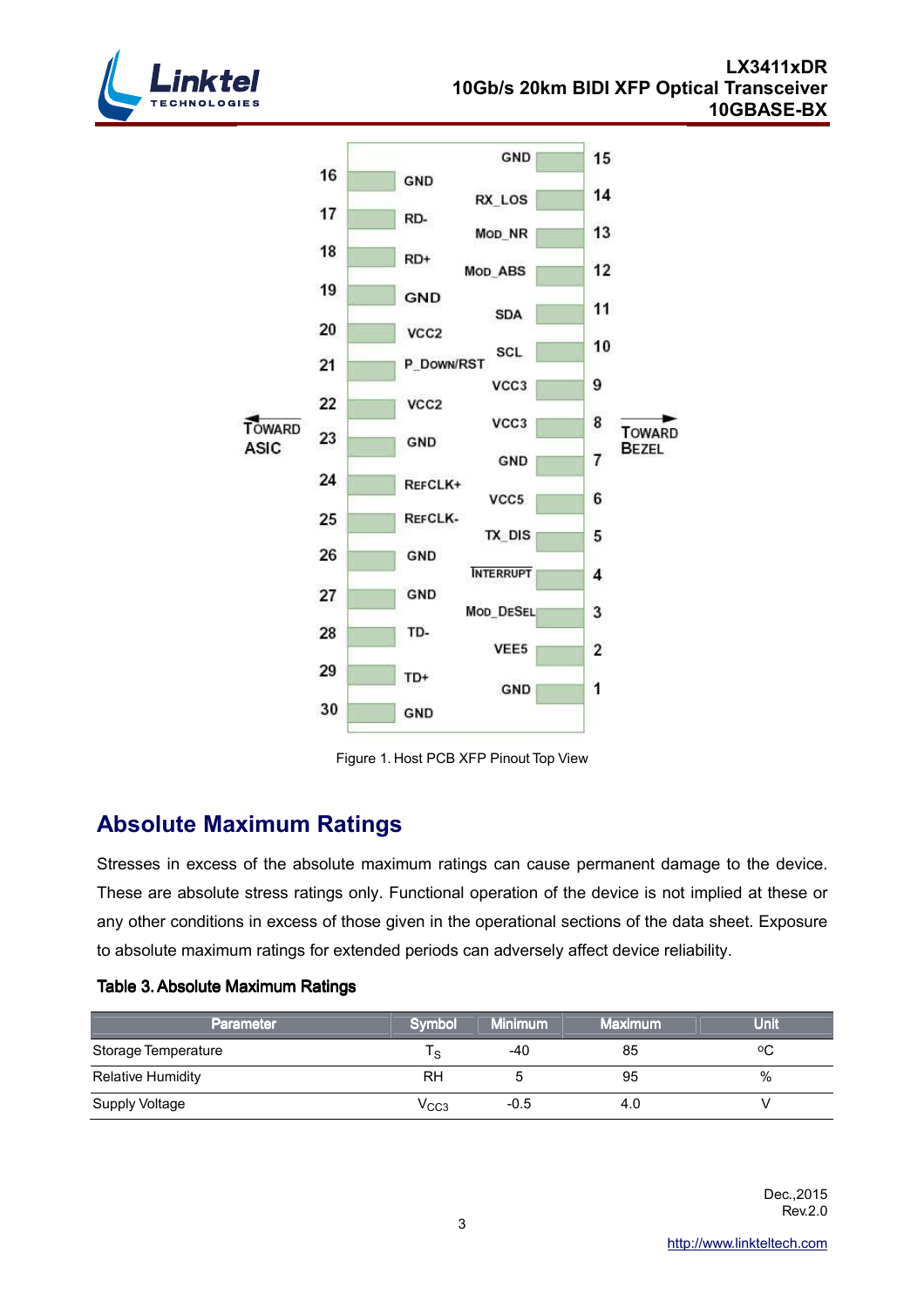

# **Recommended Operating Conditions**

#### Table 4. Recommended Operating Conditions

| <b>Parameter</b>                        | Symbol                   | Min   | <b>Typ</b> | <b>Max</b> | Unit |
|-----------------------------------------|--------------------------|-------|------------|------------|------|
| Operating Case Temperature (Commercial) | ۱c.                      |       |            | 70         | ٥C   |
| Operating Case Temperature (Industrial) | ۱c.                      | -40   |            | 85         | ٥C   |
| Supply Voltage                          | V <sub>CC3</sub>         | 3.135 | 3.3        | 3.465      |      |
| Data Rate                               | $\overline{\phantom{0}}$ | 9.95  |            | 11.3       | Gb/s |

# **Transceiver Electrical Characteristics**

#### Table 5. Transceiver Electrical Characteristics

| <b>Parameter</b>                    | Symbol                   | <b>Minimum</b>           | <b>Typical</b>           | <b>Maximum</b>            | <b>Unit</b> | <b>Notes</b>   |
|-------------------------------------|--------------------------|--------------------------|--------------------------|---------------------------|-------------|----------------|
| <b>Supply Current</b>               | $I_{CC3}$                |                          |                          | 600                       | mA          |                |
| Power Dissipation                   | $P_D$                    | $\blacksquare$           | 1500                     | 2000                      | mW          |                |
| <b>Transmitter</b>                  |                          |                          |                          |                           |             |                |
| Input Differential Impedance        | $Z_{IN}$                 | $\blacksquare$           | 100                      | $\blacksquare$            | Ω           |                |
| Differential Data Input Swing       | $V_{IN, P-P}$            | 120                      |                          | 1000                      | $mV_{P-P}$  |                |
| Tx_Disable, P_Down/RST              | $V_{\text{IH}}$          | 2.0                      | -                        | $V_{CC3}$ +0.3            | $\vee$      |                |
|                                     | $V_{IL}$                 | $-0.3$                   |                          | 0.8                       | $\vee$      |                |
| <b>Transmit Disable Assert Time</b> | $\overline{\phantom{a}}$ | $\blacksquare$           | $\overline{\phantom{a}}$ | 10                        | <b>us</b>   |                |
| <b>Receiver</b>                     |                          |                          |                          |                           |             |                |
| Output Differential Impedance       | $Z_{\rm O}$              |                          | 100                      |                           | Ω           | $\blacksquare$ |
| Differential Data Output Swing      | $V_{\text{OUT, P-P}}$    | 340                      | -                        | 850                       | $mV_{P-P}$  |                |
| Data Output Rise Time, Fall Time    | $t_r, t_f$               | 24                       | $\overline{\phantom{a}}$ | -                         | ps          | $\overline{2}$ |
| Rx_LOS, Mod_NR, Interrupt           | $V_{OH}$                 | $V_{\text{CCHOST}}$ -0.5 | -                        | $V_{\text{CCHOST}} + 0.3$ | $\vee$      | 3              |
|                                     | $V_{OL}$                 | 0                        | -                        | 0.4                       | $\vee$      | 3              |

Notes:

1. Internally AC coupled, but requires a external 100Ω differential termination.

2. 20–80%.

3. Loss Of Signal is an open collector output. Should be pulled up with a 4.7kΩ-10kΩ resistor on the host board.

## **Transmitter Optical Characteristics**

#### Table 6. Transmitter Optical Characteristics

| <b>Parameter</b>             | <b>Symbol</b> | <b>Minimum</b> | <b>Typical</b> | <b>Maximum</b> | <b>Unit</b> | <b>Notes</b>             |
|------------------------------|---------------|----------------|----------------|----------------|-------------|--------------------------|
| Launch Average Optical Power | Po            | -4             |                |                | dBm         |                          |
| Center Wavelength Range      | ٨с            | 1260           | 1270           | 1280           | nm          | $\overline{\phantom{0}}$ |
| <b>Extinction Ratio</b>      | EХ            |                | $\sim$         |                | dB          |                          |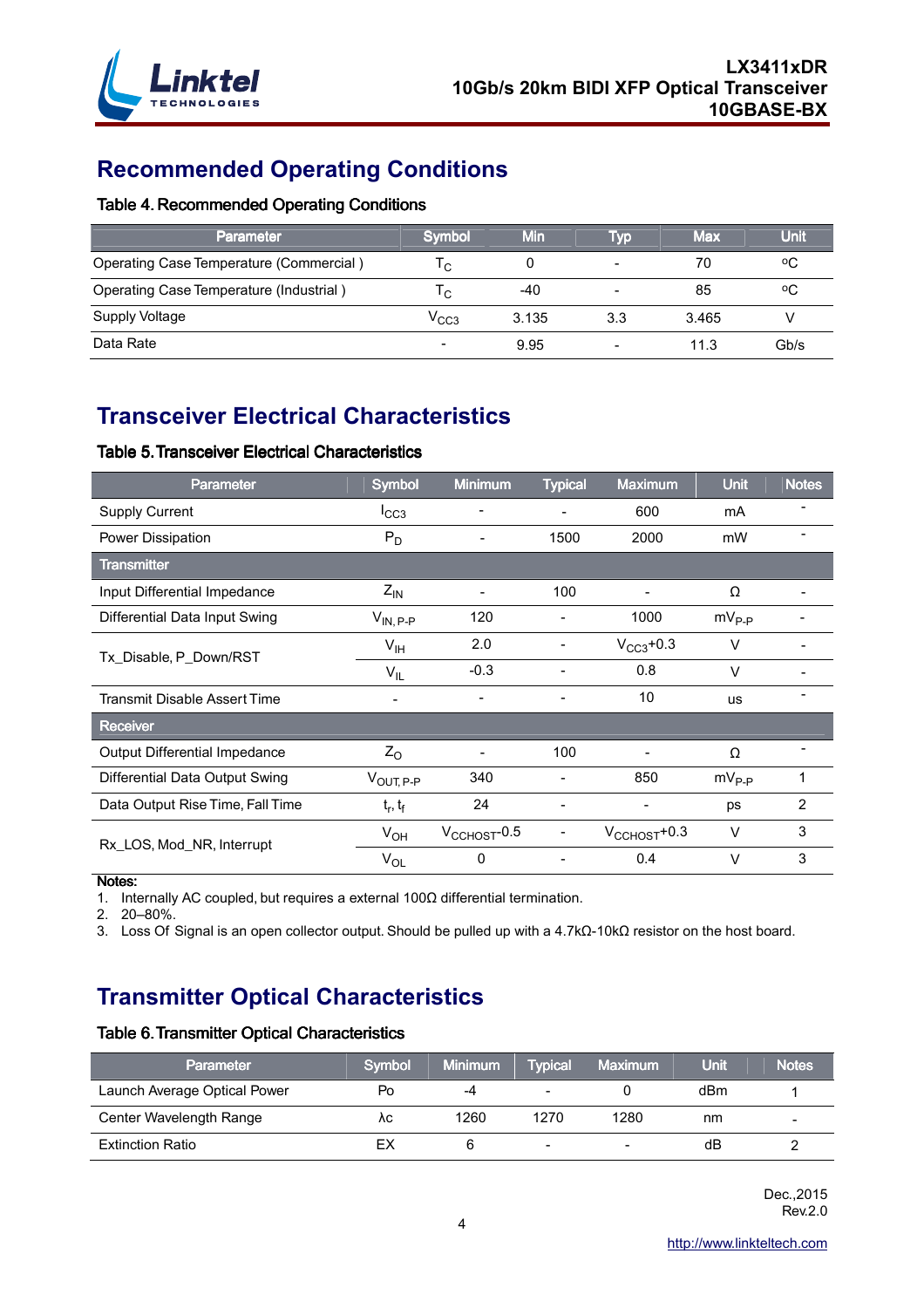

| Spectral Width (-20dB)             | Δ٨                                       | $\overline{\phantom{a}}$ |  |     | nm  |  |
|------------------------------------|------------------------------------------|--------------------------|--|-----|-----|--|
| Side Mode Suppression Ratio        | <b>SMSR</b>                              | 30                       |  |     | dB  |  |
| Transmitter and Dispersion Penalty | TDP                                      | $\overline{\phantom{a}}$ |  |     | dB  |  |
| Average Optical Power (Laser Off)  | $\mathsf{P}_{\mathsf{OFF}}$              |                          |  | -30 | dBm |  |
| Eye Diagram                        | ITU-T G.691 SDH STM-64 I-64.1 compatible |                          |  |     |     |  |

Notes:

1. The optical power is launched into 9/125µm SMF.

2. Measured with a PRBS  $2^{31}$ -1 test pattern @ 9.953Gbps.

3. Measured with 20km G.652 SMF.

## **Receiver Optical Characteristics**

#### Table 7. Receiver Optical Characteristics

| <b>Parameter</b>                         | Symbol                   | <b>Minimum</b> | <b>Typical</b> | <b>Maximum</b> | <b>Unit</b> | <b>Notes</b> |
|------------------------------------------|--------------------------|----------------|----------------|----------------|-------------|--------------|
| Center Wavelength                        | λc                       | 1320           | 1330           | 1340           | nm          |              |
| Receiver Sensitivity (P <sub>avg</sub> ) | S                        |                |                | $-15$          | dBm         |              |
| Receiver Overload (P <sub>avg</sub> )    | $P_{OL}$                 | 0.5            | Ξ.             | $\blacksquare$ | dBm         |              |
| <b>Optical Return Loss</b>               | ORL                      | 14             | Ξ.             | Ξ.             | dВ          |              |
| LOS De-Assert                            | LOS <sub>D</sub>         |                | -              | -16            | dBm         |              |
| <b>LOS Assert</b>                        | LOS <sub>A</sub>         | $-25$          | Ξ.             | Ξ.             | dBm         |              |
| <b>LOS Hysteresis</b>                    | $\overline{\phantom{0}}$ | 0.5            | -              | -              | dВ          |              |

Notes:

1. Measured with worst ER; 1330nm; PRBS 231-1 test pattern, BER<10-12.

### **EEPROM Serial ID Memory Contents**

The XFP SMA defines the operation of the XFP 2-wire serial interface which is used for serial ID, digital diagnostics, and certain control functions. The 2-wire serial interface is mandatory for all XFP modules. Received power monitoring, transmitted power monitoring, bias current monitoring, supply voltage monitoring and temperature monitoring all are implemented. The memory contents are shown in Table 8.

#### Table 8. Serial ID Memory Contents

| <b>Data</b><br><b>Address</b> | <b>Name of Field</b> | Contents(Hex)              | <b>Description</b>                                 |
|-------------------------------|----------------------|----------------------------|----------------------------------------------------|
| 128                           | Identifier           | 06                         | <b>XFP</b>                                         |
| 129                           | Ext. Identifier      | 50                         | 2.5W max, No TX Ref Clock Input                    |
| 130                           | Connector            | 07                         | LC                                                 |
| 131-138                       | Transceiver          | 44 40 00 00 40 00<br>00 00 | 10GBASE-LR/LW,1200-SM-LL-L,I-64.1,10GFiber channel |
| 139                           | Encoding             | F0                         | 64B/66B, SONET Scrambled, NRZ                      |

Dec.,2015 Rev.2.0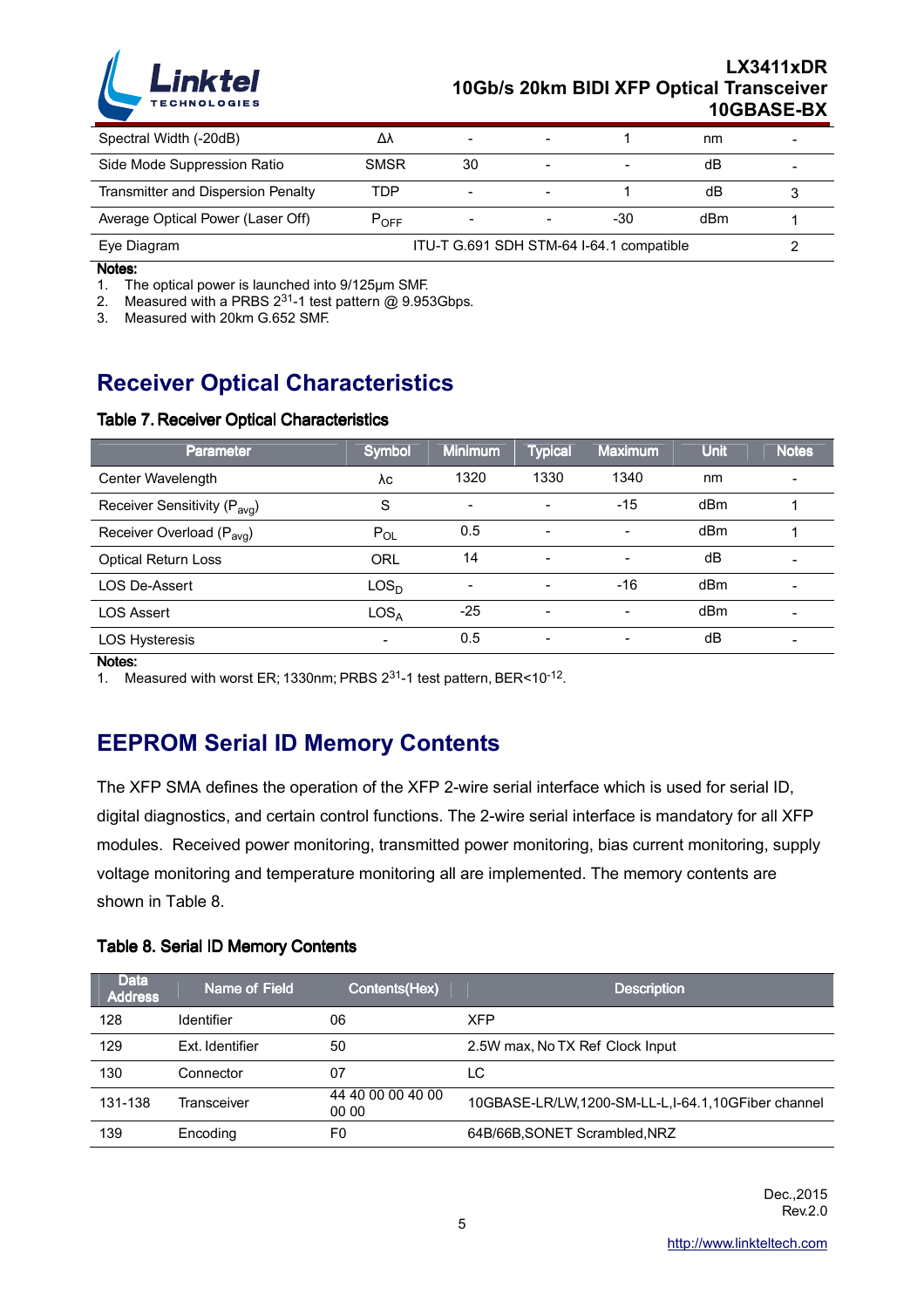

### **LX3411xDR 10Gb/s 20km BIDI XFP Optical Transceiver 10GBASE-BX**

| 140     | <b>BR-Min</b>                        | 63                                                    | 9.953Gb/s                                                                              |
|---------|--------------------------------------|-------------------------------------------------------|----------------------------------------------------------------------------------------|
| 141     | <b>BR-Max</b>                        | 71                                                    | 11.3Gb/s                                                                               |
| 142     | Length (SMF)-km                      | 14                                                    | 20km                                                                                   |
| 143     | Length (E-50µm)                      | 00                                                    | $\overline{\phantom{0}}$                                                               |
| 144     | Length $(50 \mu m)$                  | 00                                                    | $\overline{\phantom{a}}$                                                               |
| 145     | Length(62.5µm)                       | 00                                                    | $\overline{\phantom{a}}$                                                               |
| 146     | Length (Copper)                      | 00                                                    |                                                                                        |
| 147     | Device Tech                          | 40                                                    | 1270nm DFB, PIN Detector                                                               |
| 148-163 | Vendor name                          | 4C 49 4E 4B 54<br>45 4C 20 20 20<br>20 2020 20 20 20  | "LINKTEL"(ASCII)                                                                       |
| 164     | <b>CDR Support</b>                   | F <sub>8</sub>                                        | CDR supports 9.953Gbps to 11.1Gbps                                                     |
| 165-167 | Vendor OUI                           | 00 00 00                                              |                                                                                        |
| 168-183 | Vendor PN                            | 4C 58 33 34 31 31<br>xx 44 52 20 20 20<br>20 20 20 20 | "LX3411xDR" (ASCII)                                                                    |
| 184-185 | Vendor rev                           | 31 30                                                 | Rev 10 (ASCII)                                                                         |
| 186-187 | Wavelength(1/20nm)                   | 63 38                                                 | 1270nm                                                                                 |
| 188-189 | Wavelength<br>Tolerance              | 07 D <sub>0</sub>                                     | $+/-20$ nm                                                                             |
| 190     | Max Case Temp                        | 46                                                    | 70°C                                                                                   |
| 191     | CC BASE                              | <b>XX</b>                                             | Check sum of bytes 128 - 190                                                           |
| 192-195 | Power Supply                         | 7D 64 07 00                                           | 2.5W (max), 1.5W (max, power<br>down mode), 700mA (max, +3.3V)                         |
| 196-211 | Vendor SN                            | 4C 54 30 30 30 38<br>32 32 20 20 20 20<br>20 20 20 20 | Serial Number of transceiver (ASCII). For example<br>"LT000822".                       |
| 212-219 | Date code                            | XX XX XX XX XX XX<br>20 20                            | Year (2 bytes), Month (2 bytes), Day (2 bytes)                                         |
| 220     | <b>Diagnostic Monitoring</b><br>Type | 08                                                    | No BER Support, Average Power                                                          |
| 221     | <b>Enhanced Options</b>              | 60                                                    | Diagnostics(Optional Soft TX_DISABLE implemented,<br>Optional Soft P_down implemented) |
| 222     | Aux Monitoring                       | 70                                                    | Aux1 input: +3.3V Supply; Aux2 input: Auxiliary                                        |
| 223     | CC_EXT                               | XX                                                    | Check sum for bytes 192-222                                                            |
| 224-255 |                                      | 00                                                    |                                                                                        |

Note: The "xx" byte should be filled in according to practical case. For more information, please refer to the related document of XFP\_SFF\_INF\_8077i Rev 4.5;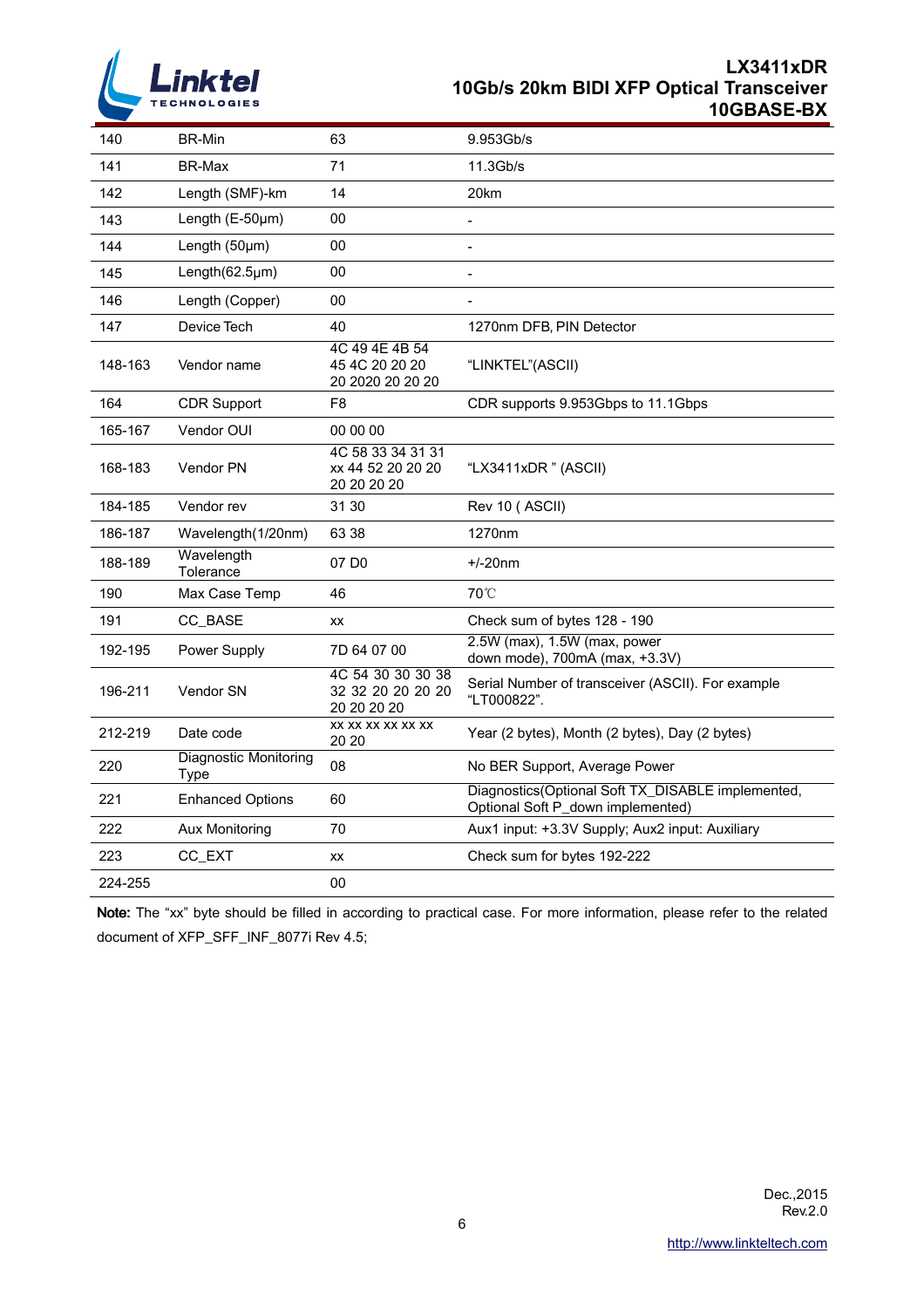

# **Diagnostic Monitor Specifications**

The monitoring specification of this product is described in Table 9.

#### Table 9. Diagnostic Monitor Specifications

|         | <b>Parameter</b>    | Range             | <b>Accuracy</b> | <b>Calibration</b> |
|---------|---------------------|-------------------|-----------------|--------------------|
| 96-97   | Temperature(Tc)     | $-5$ to $+80$ C   | ±3C             | Internal           |
|         | Temperature(Ti)     | $-40$ to $+90$ C  | ±3 C            | Internal           |
| 100-101 | <b>Bias Current</b> | 0 to 100mA        | ±10%            | Internal           |
| 102-103 | <b>TX Power</b>     | $-5$ to $+1$ dBm  | ±3dB            | Internal           |
| 104-105 | <b>RX Power</b>     | $-15$ to $+1$ dBm | ±3dB            | Internal           |
| 106-107 | AUX1                | 3.0 to 3.7V       | ±3%             | Internal           |
| 108-109 | AUX <sub>2</sub>    | <b>NA</b>         | <b>NA</b>       | <b>NA</b>          |

### **Recommended Host Board Power Supply Filter Network**



Figure 2. Recommended Host Board Power Supply Filter Network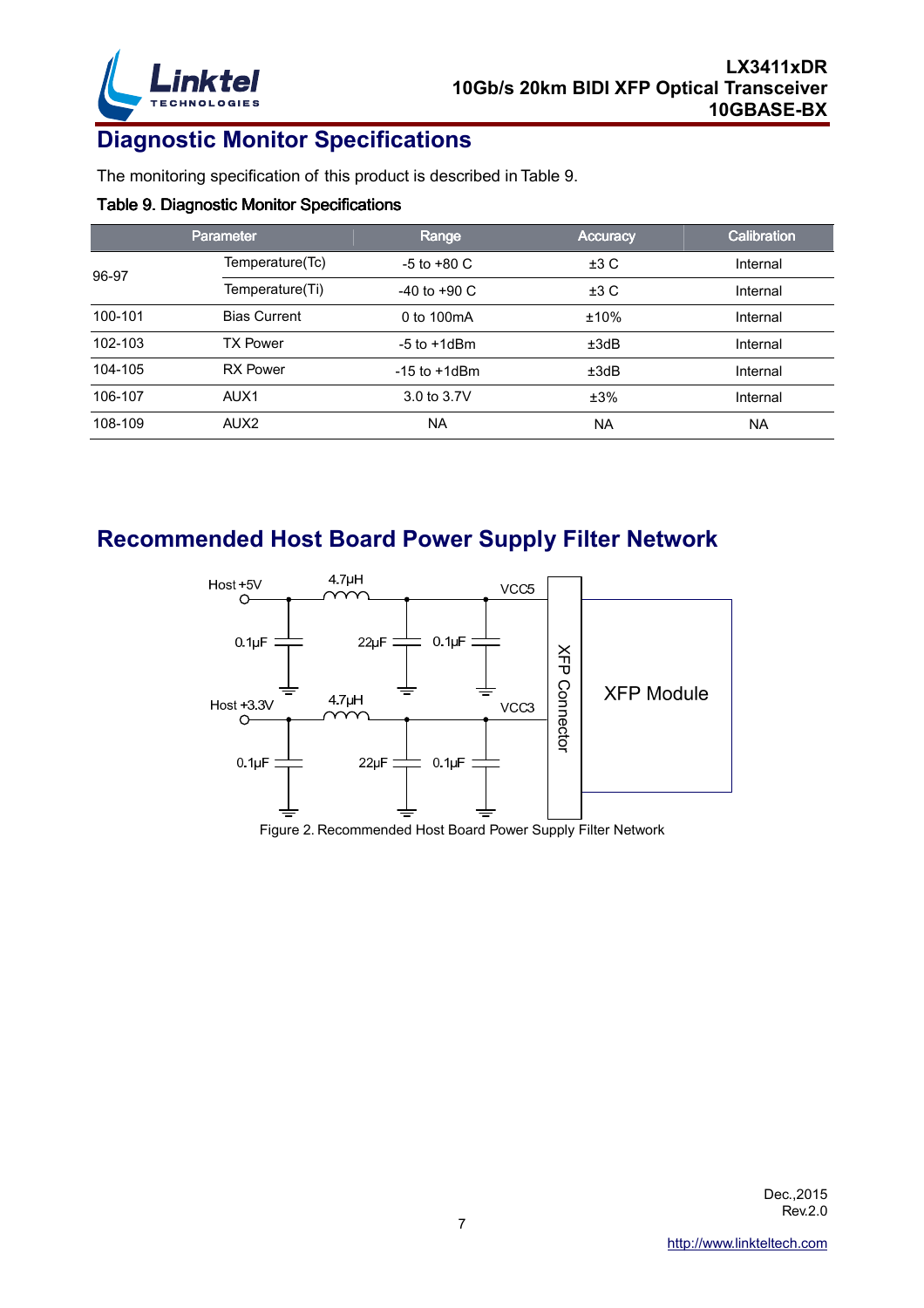

# **Recommended Application Interface Block Diagram**



Figure 3. Recommended Application Interface Block Diagram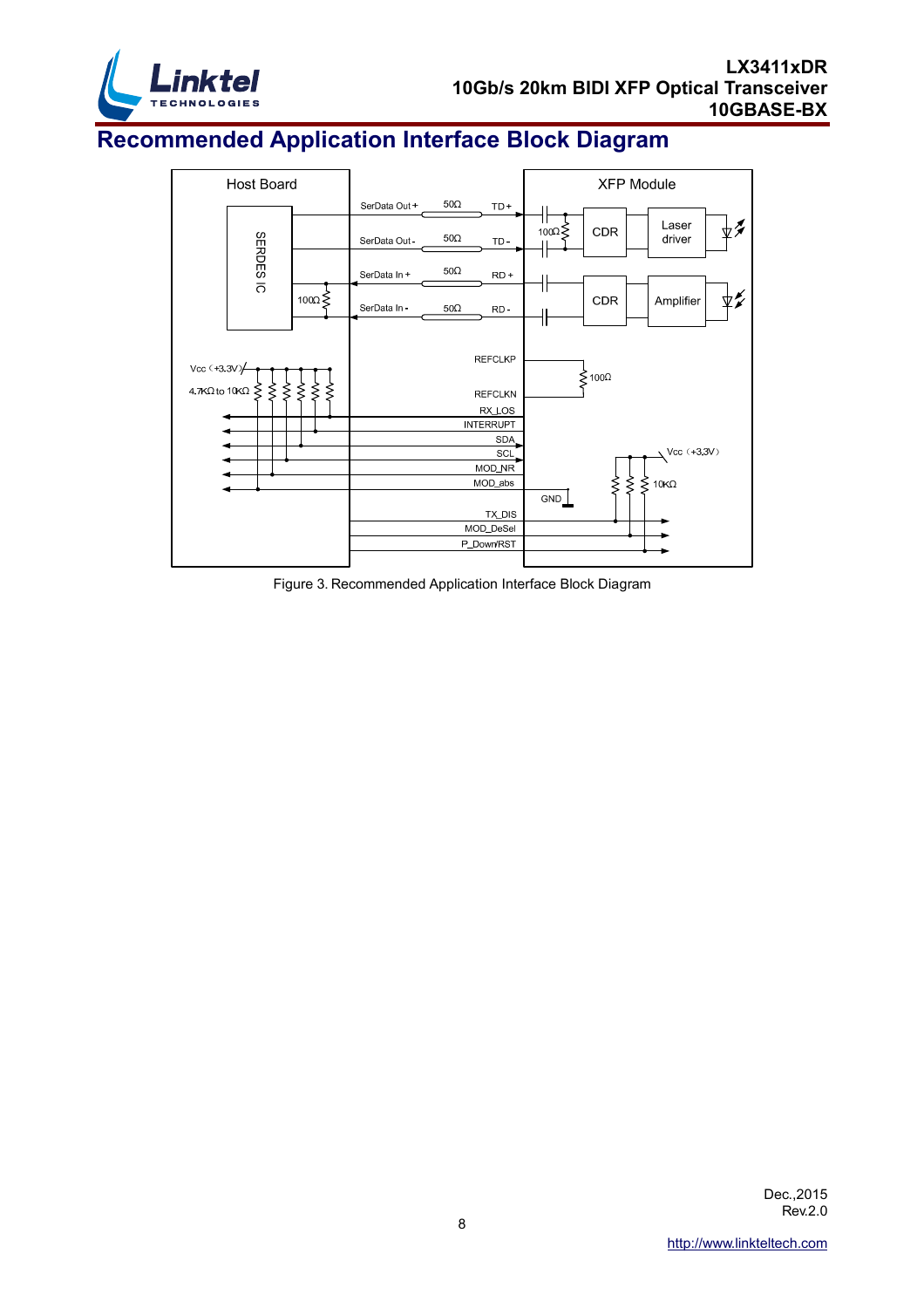

# **Mechanical specifications**





Figure 4. Outline Drawing